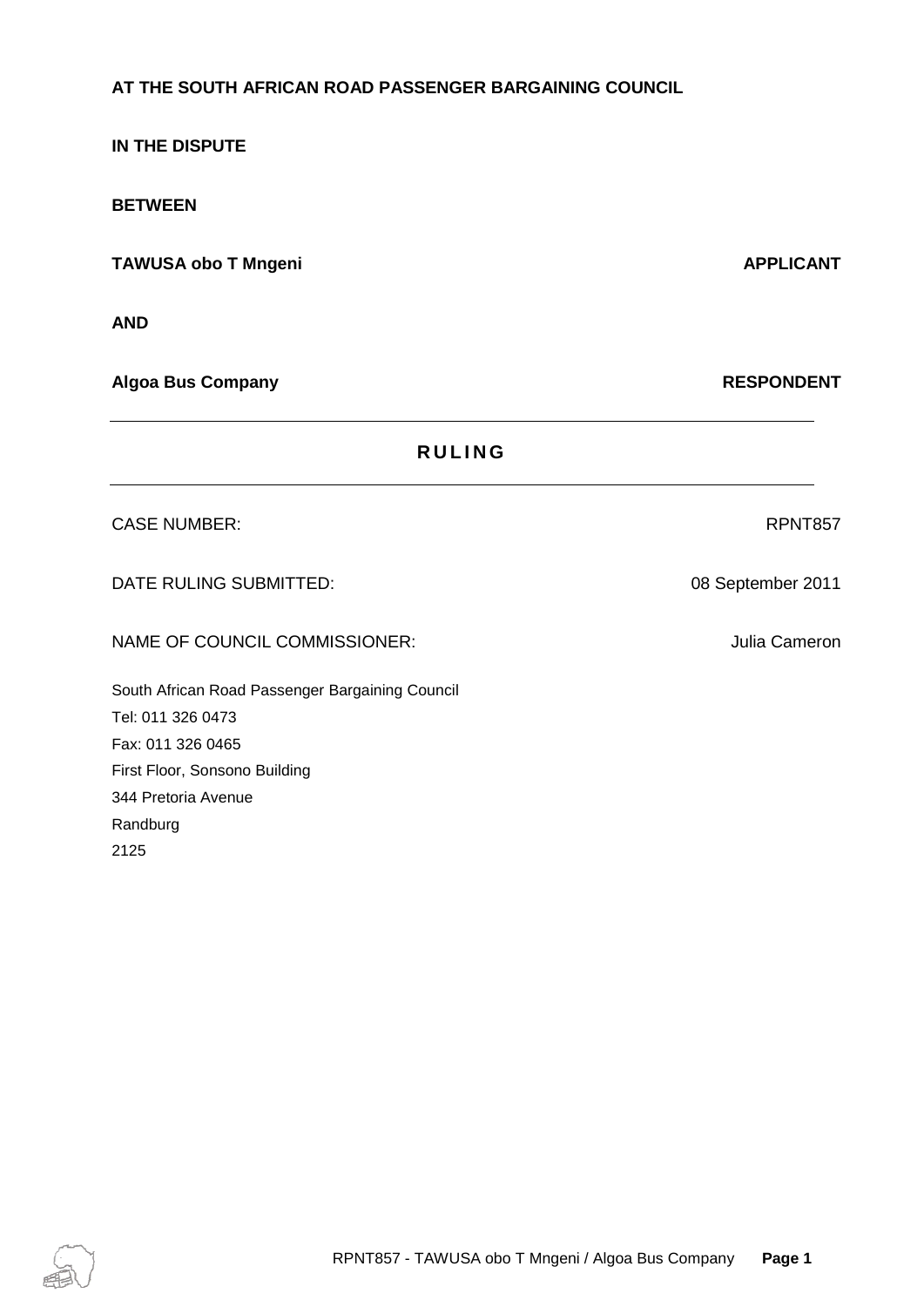## **1. DETAILS OF APPLICATION AND PROCESS**

This matter came before the bargaining council for arbitration in terms of section 191 of the Labour Relations Act No 66 of 1995 ("LRA"). It was scheduled to be heard at the offices of the MEIBC in Port Elizabeth on 8 September 2011. The applicant, Mr T Mngeni, was represented by Mr M Tiso of TAWUSA. The respondent, Algoa Bus Company, was represented by Ms A Nockfar, its Senior Human Resources Officer.

### **2. ISSUE TO BE DECIDED**

The issue to be decided it whether to postpone the proceedings as per the request of the applicant.

#### **3. BACKGROUND TO THE ISSUE**

The applicant was dismissed with effect from 7 December 2010. Due to a condonation application and ruling, a certificate of non-resolution was only issued on 3 May 2011. The matter was referred for arbitration on 30 May 2011 and scheduled for arbitration hearing on 30 June 2011. The applicant arrived at the arbitration hearing with a representative from a union called JAMAFO. As he was not a member of this union at the time of dismissal, Commissioner Oosthuizen ruled that, in terms of the constitution of the bargaining council, the applicant could not be represented by JAMAFO. The matter was therefore rescheduled for arbitration for 8 September 2011, at which stage the applicant appeared, along with his TAWUSA representative.

## **4. ANALYSIS OF EVIDENCE AND ARGUMENT**

At the outset of the arbitration hearing, the applicant's representative, Mr M Tiso, indicated that he only arrived in Port Elizabeth for the arbitration that morning and that he needed time to prepare for the hearing. For this reason the arbitration only began one hour after the scheduled starting time. During this time, I attempted to resolve the matter. However, although the respondent was willing to negotiate a compensation settlement, the applicant was not willing to settle on anything other than reinstatement.

When the respondent was to begin leading evidence, the applicant requested a postponement of the proceedings, on the basis that his representative only became aware of the arbitration the day prior to the arbitration and for this reason he was still not sufficiently prepared for the matter. The respondent opposed the postponement application, stating that the notice of set down was served at least 21 days prior to the arbitration, and that TAWUSA should have been more prepared.